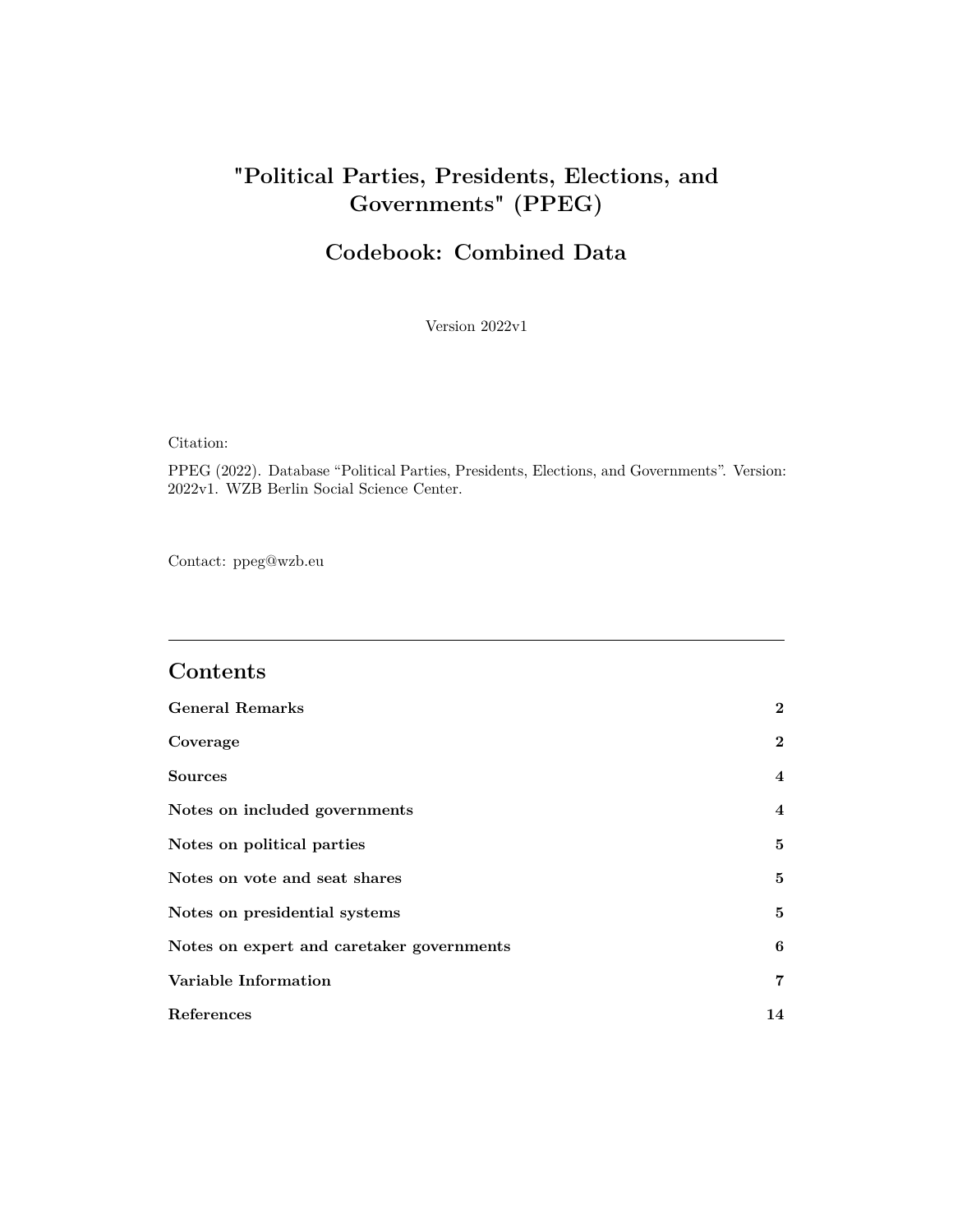### <span id="page-1-0"></span>**General Remarks**

The database *Political Parties, Presidents, Elections, and Governments (PPEG)* combines data on election results and governments in 72 democracies in Africa, the Americas, Asia, Australia, and Europe. The current version covers the period between 1942 and 2021 and contains information on 3030 political parties, 1011 parliamentary elections, 338 presidential elections, and 1881 governments.

The data is separated in four different files:

- data on parliamentary elections to the national lower chambers
- data on presidential elections
- data on national governments
- combined data on national governments and corresponding parliamentary elections

You can download each of these datasets on [https://www.ppeg.wzb.eu.](https://www.ppeg.wzb.eu)

The Combined Data includes information on prime ministers, cabinets, and cabinet parties. The data also documents the distribution of ministerial posts across cabinet parties, the type of government, and reasons for termination for the single cabinets. In addition, this data is combined with the election results of all relevant political parties contesting the corresponding elections to the nationl lower houses.

In case of questions or comments, please contact [ppeg@wzb.eu.](ppeg@wzb.eu)

| Country         | Time      | Political<br>Parties | Elections | Cabinets | Unique<br>Observ. |
|-----------------|-----------|----------------------|-----------|----------|-------------------|
| Albania         | 1991-2021 | 20                   | 10        | 19       | 210               |
| Armenia         | 1995-2021 | 36                   | 8         | 20       | 244               |
| Australia       | 1943-2019 | 26                   | 30        | 40       | 361               |
| Austria         | 1945-2021 | 21                   | 23        | 36       | 282               |
| Azerbaijan      | 1995-2020 | 21                   | 6         | 14       | 154               |
| <b>Barbados</b> | 1986-2018 | 3                    | 8         | 11       | 37                |
|                 | 1946-2020 | 46                   | 23        | 49       | 628               |
| Belgium         |           |                      |           |          |                   |
| <b>Bolivia</b>  | 1989-2020 | 51                   | 9         | 15       | 161               |
| Brazil          | 1990-2019 | 45                   | 8         | 18       | 462               |
| Bulgaria        | 1990-2021 | 42                   | 13        | 21       | 216               |
| Canada          | 1945-2021 | 24                   | 25        | 30       | 295               |
| Chile           | 1989-2018 | 31                   | 8         | 9        | 159               |
| Colombia        | 1990-2018 | 66                   | 9         | 10       | 204               |
| Costa Rica      | 1990-2020 | 38                   | 8         | 9        | 134               |
| Croatia         | 1990-2020 | 57                   | 10        | 16       | 253               |
| Cyprus          | 1976-2021 | 14                   | 10        | 25       | 204               |

### <span id="page-1-1"></span>**Coverage**

Continued on next page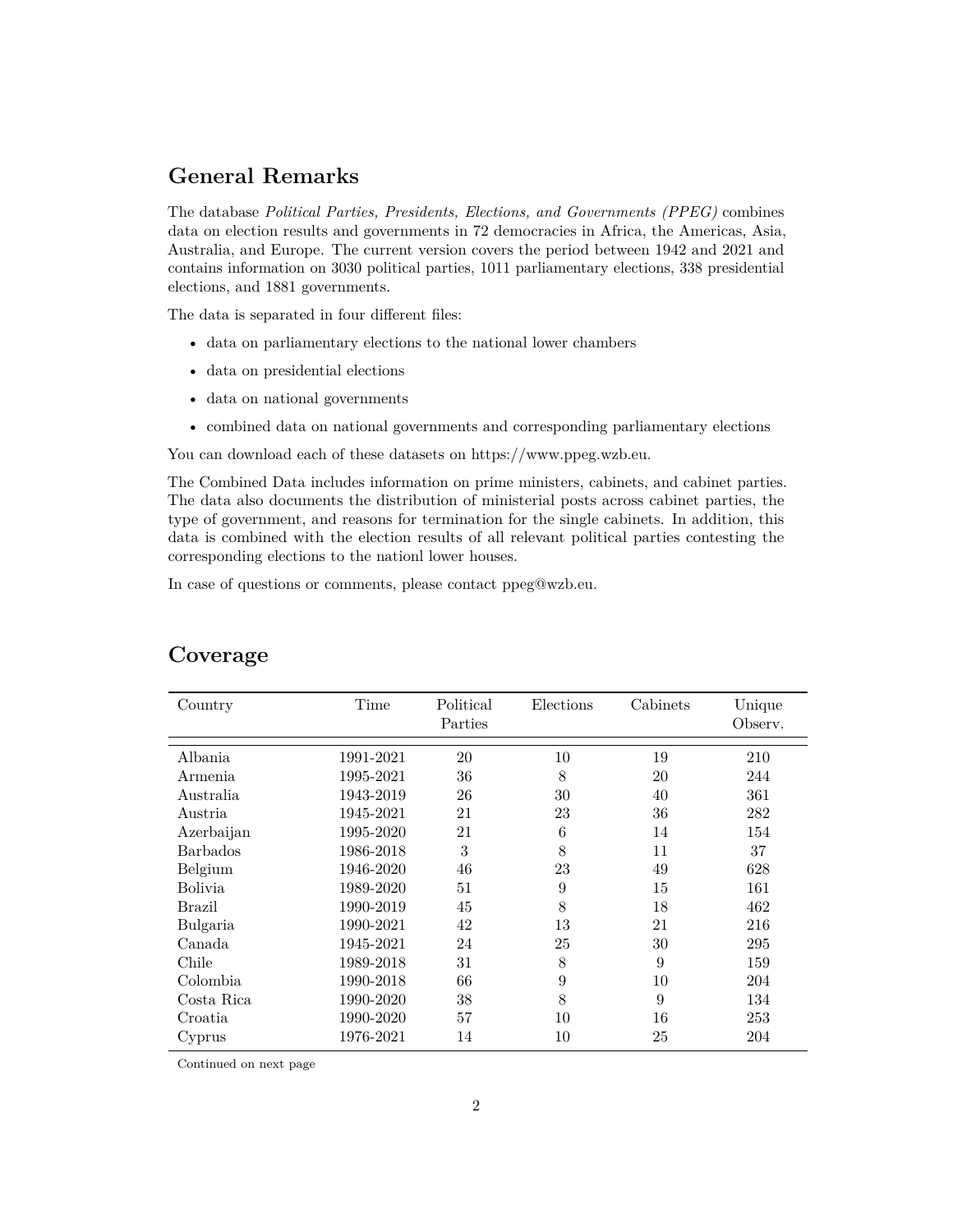| Country                               | Time                | Political      | Elections        | Cabinets       | Unique            |
|---------------------------------------|---------------------|----------------|------------------|----------------|-------------------|
|                                       |                     | Parties        |                  |                | Observ.           |
| Czech Republic                        | 1990-2021           | 24             | 10               | 22             | $225\,$           |
| Denmark                               | 1945-2019           | $23\,$         | 28               | 40             | 437               |
| Dominican Republic                    | 1990-2020           | 25             | $8\,$            | 10             | 110               |
| El Salvador                           | 1988-2021           | 28             | 12               | 17             | 145               |
| Estonia                               | 1992-2021           | 22             | $8\,$            | 18             | 161               |
| Finland                               | 1945-2019           | 22             | 21               | 58             | 614               |
| France                                | 1945-2020           | 46             | 20               | 72             | 832               |
| Georgia                               | 1992-2021           | 66             | 9                | 23             | 317               |
| Germany                               | 1949-2021           | 26             | 20               | 32             | $\,295$           |
| Greece                                | 1974-2019           | 40             | 18               | 25             | $\,290$           |
| Guatemala                             | 1985-2020           | 72             | $10\,$           | 12             | 201               |
| Honduras                              | 1981-2022           | 11             | 11               | 12             | $76\,$            |
| Hungary                               | 1990-2018           | 24             | $8\,$            | 12             | 151               |
| Iceland                               | 1942-2021           | 32             | 25               | 35             | 239               |
| India                                 | 1951-2019           | 123            | 17               | 34             | 1147              |
| Ireland                               | 1944-2020           | $27\,$         | 22               | 30             | $\,291$           |
| Israel                                | 1949-2021           | 88             | 24               | 74             | 1247              |
| Italy                                 | 1946-2021           | 84             | 19               | 72             | 1156              |
| Jamaica                               | 1989-2020           | $\overline{2}$ | $8\,$            | 11             | $39\,$            |
| Japan                                 | 1946-2021           | 40             | 28               | 62             | 561               |
| Latvia                                | 1993-2021           | 37             | $\boldsymbol{9}$ | 26             | 259               |
| Lithuania                             | 1992-2020           | 38             | 8                | 20             | 300               |
| Luxembourg                            | 1945-2018           | 21             | 17               | 22             | 143               |
| Malta                                 | 1947-2020           | 13             | 18               | 21             | $\boldsymbol{93}$ |
| Mauritius                             | 1987-2019           | 20             | 8                | 17             | 139               |
| Mexico                                | 1946-2021           | 25             | 26               | 26             | 199               |
| Moldova                               | 1994-2021           | 26             | 10               | 26             | 228               |
| Montenegro                            | 2006-2020           | 33             | $\bf 5$          | $\overline{7}$ | 81                |
| $\label{thm:relands}$ Nether<br>lands | 1946-2022           | 38             | 23               | 34             | 438               |
| New Zealand                           | 1943-2020           | 25             | 27               | 35             | 268               |
| Nicaragua                             | 1990-2022           | $20\,$         | $\overline{7}$   | $\overline{7}$ | $44\,$            |
| North Macedonia                       | 1994-2022           | $39\,$         | $\boldsymbol{9}$ | 15             | 253               |
| Norway                                | 1945-2021           | 17             | 20               | 36             | 387               |
| Panama                                | 1994-2019           | 20             | $\,$ 6 $\,$      | $\,6$          | 57                |
| Paraguay                              | 1989-2018           | 31             | $\overline{7}$   | 9              | 82                |
| Peru                                  | 1980-2022           | 69             | $12\,$           | 51             | 751               |
| Poland                                | 1991-2021           | 56             | $\boldsymbol{9}$ | 27             | $429\,$           |
| Portugal                              | 1976-2019           | 33             | 15               | $26\,$         | $381\,$           |
| Romania                               | $1990\hbox{-} 2021$ | 40             | $\boldsymbol{9}$ | $34\,$         | 433               |
| Russia                                | 1993-2021           | 48             | $8\,$            | $19\,$         | $349\,$           |
| Serbia                                | 1990-2020           | $74\,$         | $12\,$           | $15\,$         | 201               |
| Slovakia                              | 1990-2021           | $30\,$         | $10\,$           | $20\,$         | 241               |
| Slovenia                              | 1990-2021           | 24             | $\boldsymbol{9}$ | $20\,$         | 249               |
| South Africa                          | 1994-2019           | $26\,$         | $\,6\,$          | $10\,$         | 140               |

Continued on next page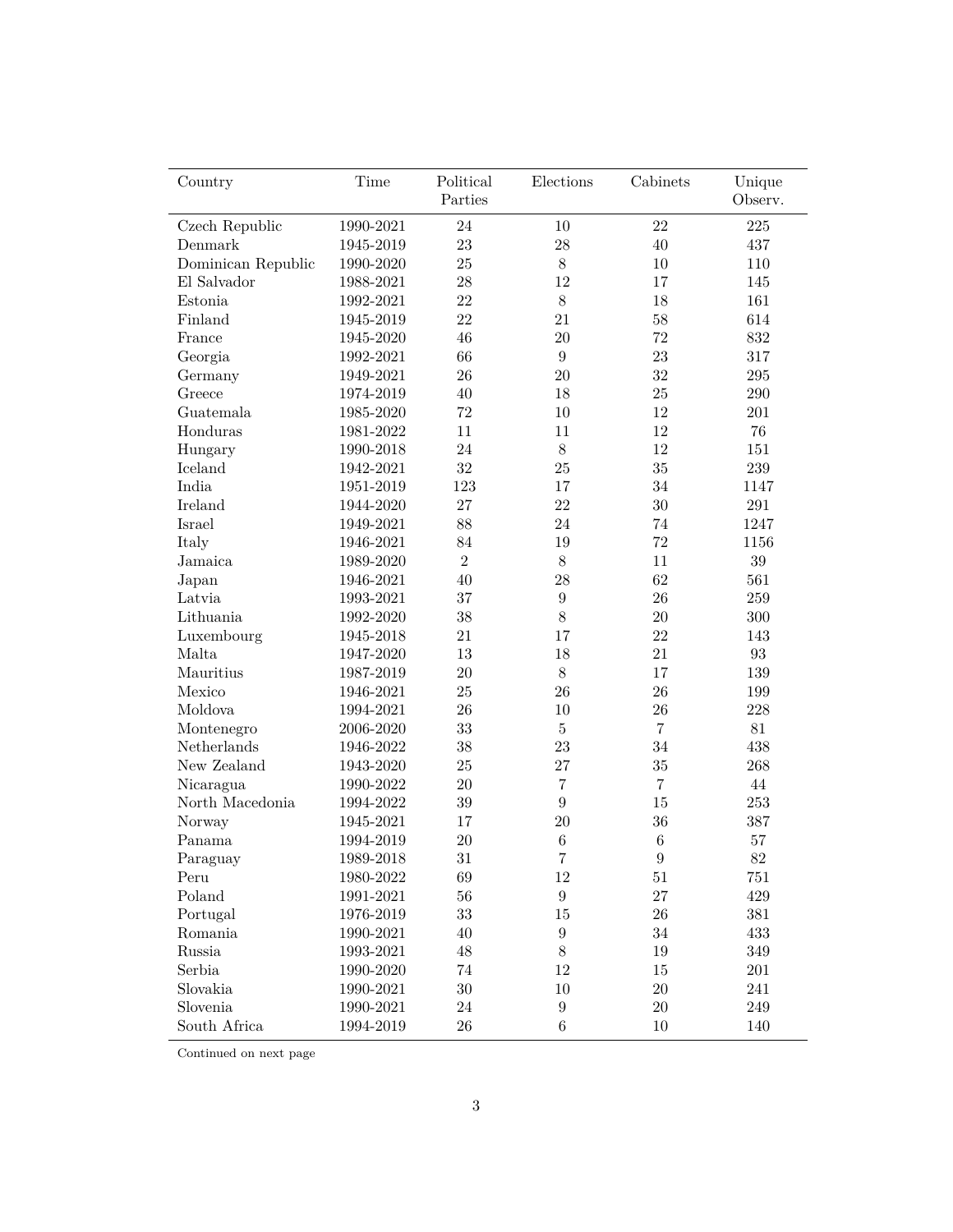| Country             | Time      | Political<br>Parties | Elections | Cabinets | Unique<br>Observ. |
|---------------------|-----------|----------------------|-----------|----------|-------------------|
| South Korea         | 1988-2021 | 32                   | 9         | 33       | 243               |
| Spain               | 1977-2020 | 71                   | 15        | 17       | 356               |
| Sweden              | 1944-2021 | 14                   | 23        | 34       | 286               |
| Switzerland         | 1943-2021 | 33                   | 20        | 78       | 1121              |
| The Bahamas         | 1987-2021 | $\overline{2}$       | 8         | 8        | 27                |
| Trinidad and Tobago | 1986-2020 | 6                    | 10        | 10       | 42                |
| Turkey              | 1950-2018 | 34                   | 19        | 44       | 371               |
| Ukraine             | 1994-2021 | 58                   | 8         | 27       | 454               |
| United Kingdom      | 1945-2019 | 32                   | 21        | 29       | 392               |
| Uruguay             | 1989-2020 | 13                   | 7         | 7        | 45                |
| <b>USA</b>          | 1948-2021 | 8                    | 37        | 39       | 176               |
| Venezuela           | 1988-2019 | 34                   | 7         | 14       | 171               |

#### <span id="page-3-0"></span>**Sources**

Election results were collected from the following sources in hierarchical order:

- National election commissions and authorities
- European Journal of Political Research: Political Data Yearbook
- Election Reports in Electoral Studies & West European Politics
- [Nohlen, Grotz and Hartmann](#page-13-0) [\(2001\)](#page-13-0); [Nohlen and Grotz](#page-13-1) [\(2004\)](#page-13-1); [Nohlen](#page-13-2) [\(2005](#page-13-2)*a*); [Nohlen](#page-13-3) [\(2005](#page-13-3)*b*); [Nohlen and Stöver](#page-13-4) [\(2010\)](#page-13-4)
- [Mackie and Rose](#page-13-5) [\(1991\)](#page-13-5)
- Political Database of the Americas (Georgetown University)<http://pdba.georgetown.edu/>
- Interparliamentary Union PARLINE database:<http://www.ipu.org/parline-e>
- International Foundation for Electoral Systems (IFES):<http://www.electionguide.org/>
- Adam Carr's Election Archive:<http://psephos.adam-carr.net/>
- Wikipedia:<http://wikipedia.org/>

Government data and cabinet compositions were collected from Keesing's Record of World Events, [Blondel and Müller-Rommel](#page-13-6) [\(2001\)](#page-13-6) and [Woldendorp, Keman and Budge](#page-13-7) [\(2000\)](#page-13-7).

After 2017, different additional sources were considered. These include government homepages, the European Journal of Political Research (Political Data Yearbook), and Wikipedia.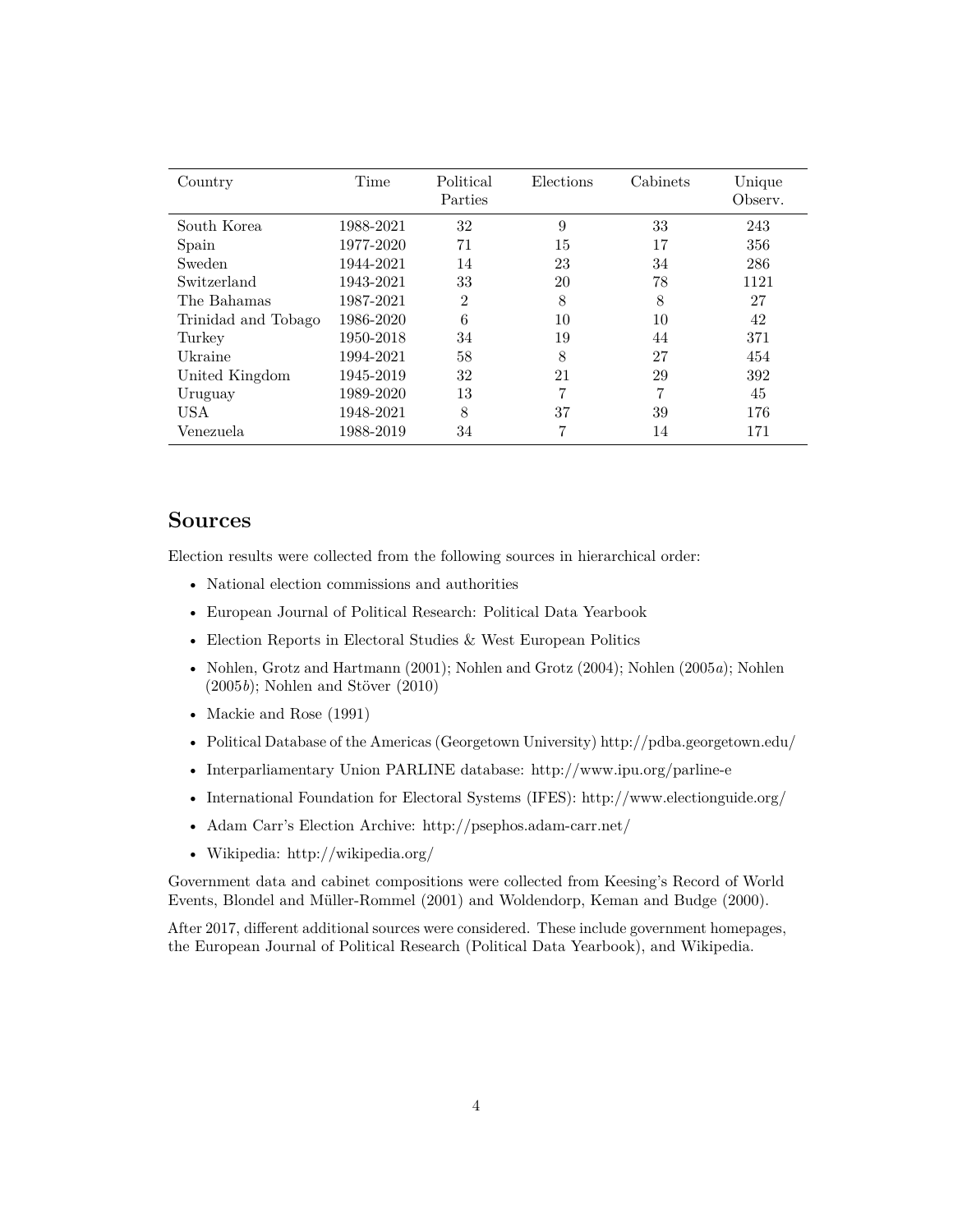#### <span id="page-4-0"></span>**Notes on included governments**

A government is defined as any administration that is formed after an election and continues in the absence of:

- a change of Prime Minister; or
- a change in the party composition of the cabinet; or
- resignation in an inter-election period followed by re-formation of the government with the same Prime Minister and party composition; or
- an election to the national lower chamber on a different date than the presidential election in presidential systems.

This definition is based on [Woldendorp, Keman and Budge](#page-13-7) [\(2000,](#page-13-7) 10).

#### <span id="page-4-1"></span>**Notes on political parties**

Political parties were included following three criteria:

- 1. The party has won a seat in at least one election covered by the dataset.
- 2. The party has put a candidate in a presidential election. In presidential elections with many candidates (*>* 10), however, those contestants gaining less than 0.5% of the vote were subsumed in the residual category "Others".
- 3. The party has been part of or supported a cabinet during the time covered by the dataset.

If political parties contested elections as part of an electoral pact, the votes and seats of the single parties were documented as far as possible. If this information is missing, only the election results of the corresponding electoral pact is documented. See also the variable *[estimate](#page-10-0)* for more information.

#### <span id="page-4-2"></span>**Notes on vote and seat shares**

If necessary, single government parties were aggregated as electoral alliances in order to facilitate an optimal match with the corresponding parliamentary election results. Due to this, an electoral alliance can be a government party and a supporting party at the same time.

See the Codebook "Parliamentary Data" for detailed information on the collection and calculation of political parties' vote shares in the lower house elections.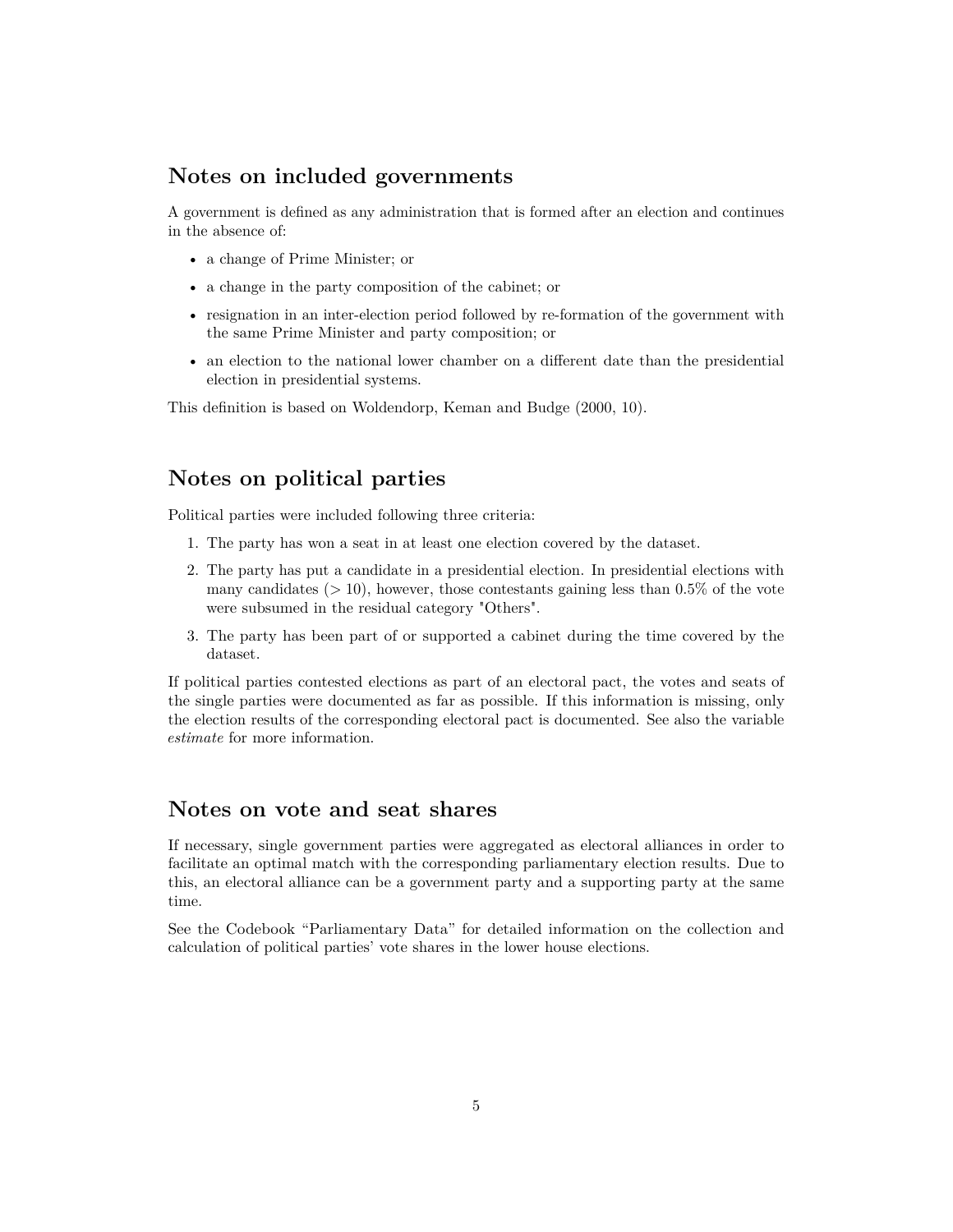### <span id="page-5-0"></span>**Notes on presidential systems**

In presidential systems (e.g. Mexico, Peru, or South Korea) and semi-presidential systems with strong presidents (e.g., Russia or Georgia), the data does not document the total number of ministers, the distribution of ministerial posts, the number of government parties, or the government seat share in the national parliament. Here, the type of government is automatically set to "Presidential Cabinet" (see variable *[tog](#page-7-0)*). Exceptions are Bolivia, Brazil, Chile, and the United States. For these countries, all variables are given.

#### <span id="page-5-1"></span>**Notes on expert and caretaker governments**

In the case of expert and caretaker governments (see variable *[tog](#page-7-0)*), the data does not document the distribution of ministerial posts or the government seat share in the parliament.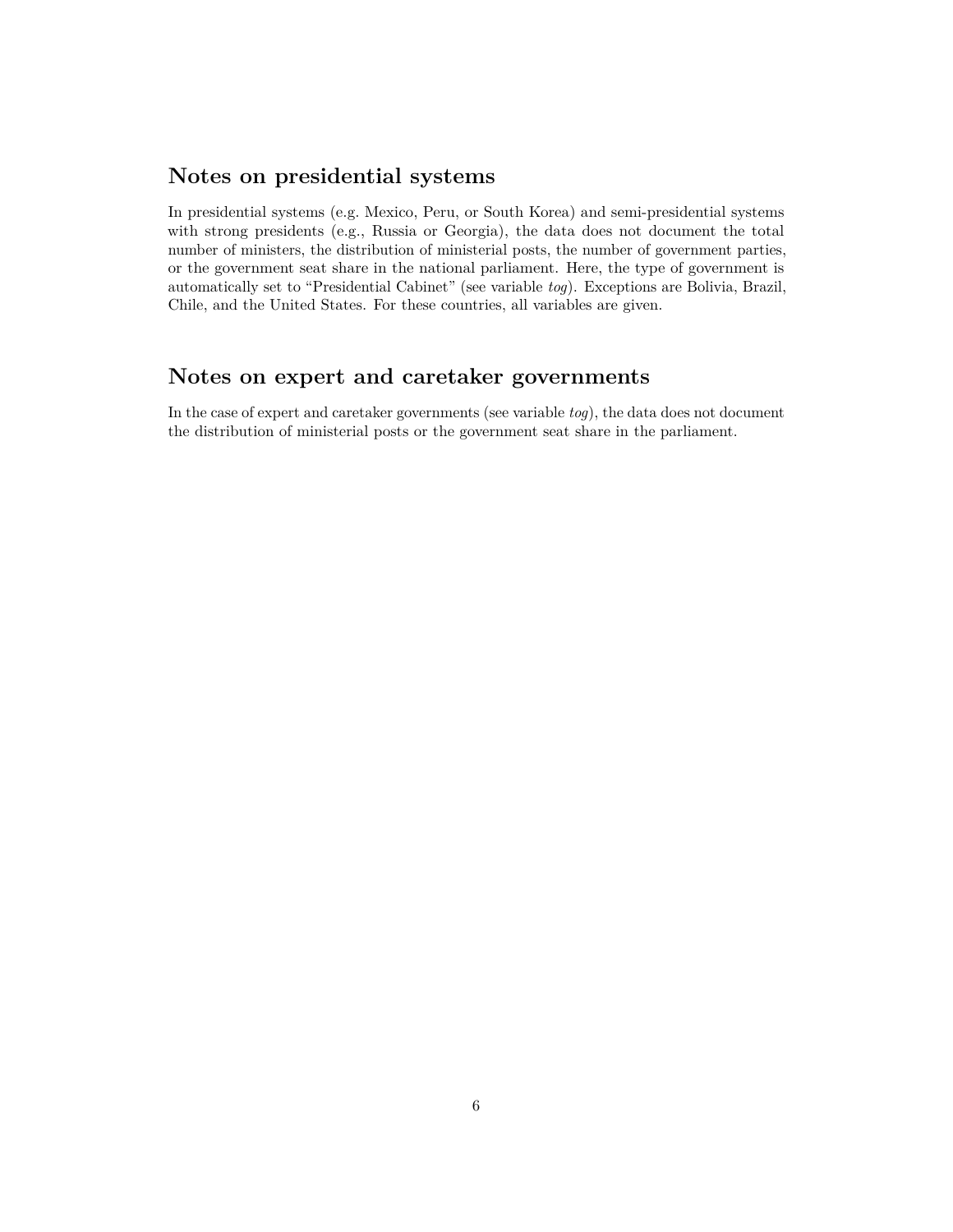# <span id="page-6-0"></span>**Variable Information**

<span id="page-6-2"></span><span id="page-6-1"></span>

| iso3c    | ISO 3166-1 alpha-3 codes                                                                                                                                                                                                                                                                                              |
|----------|-----------------------------------------------------------------------------------------------------------------------------------------------------------------------------------------------------------------------------------------------------------------------------------------------------------------------|
|          | Three-letter country codes defined in ISO 3166-1.                                                                                                                                                                                                                                                                     |
| iso2c    | ISO 3166-1 alpha-2 code                                                                                                                                                                                                                                                                                               |
|          | Two-letter country codes defined in ISO 3166-1.                                                                                                                                                                                                                                                                       |
| cname_en | Country name (English)                                                                                                                                                                                                                                                                                                |
| edate    | Date of national lower house election                                                                                                                                                                                                                                                                                 |
|          | If the election lasted for several days, the last date was coded.<br>By-elections for single seats or districts are unconsidered.                                                                                                                                                                                     |
| idate    | Date of inauguration of the Prime Minister/head of state                                                                                                                                                                                                                                                              |
|          | The inauguration was coded as the date                                                                                                                                                                                                                                                                                |
|          | • the Prime Minister and the Government Programme was<br>confirmed in a formal vote of confidence; or                                                                                                                                                                                                                 |
|          | • on which the Prime Minister was sworn in by the King/Queen;<br><sub>or</sub>                                                                                                                                                                                                                                        |
|          | • on which the Prime Minister was appointed by the President<br>of the Republic; or                                                                                                                                                                                                                                   |
|          | $\bullet~$ on which the Ministers were sworn in.                                                                                                                                                                                                                                                                      |
|          | If the swearing-in of the Prime Minister and the approval of the Gov-<br>ernment Programme took place on two different days, the swearing-in<br>was considered to be the date of inauguration. If only the approval<br>date of the Government Programme is known, this date was taken<br>as the date of inauguration. |
|          |                                                                                                                                                                                                                                                                                                                       |

**pm** *Name of Prime Minister (Surname, First Name)*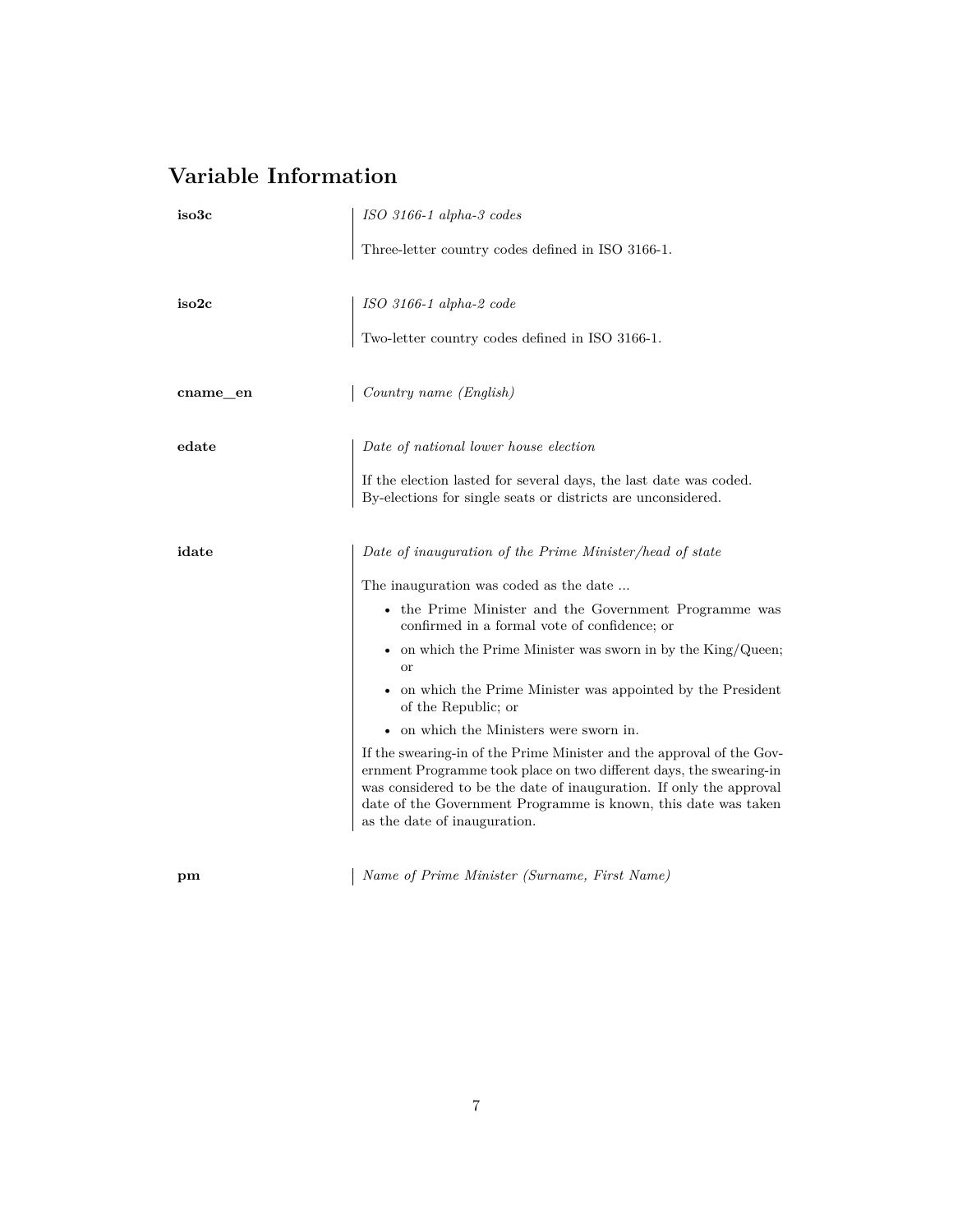<span id="page-7-0"></span>

|  | Type of government |
|--|--------------------|
|  |                    |

Coding:

SPMa: Single Party Majority MWC: Minimum Winning Coalition OC: Oversized Coalition SPMi: Single Party Minority MPMi: Multi Party Minority EC: Expert or Caretaker Government Pres: Presidential Cabinet Other: Other

**rft** *Reason for termination of government*

Coding: ElecParl: Election of parliament ResPM: Resignation of PM ResPMHealth: Resignation of PM due to ill health/death Diss: Dissension LoPS: Lack of parliamentary support IoHS: Intervention of head of state ElecPres: Election of president Other: Other Notappl: Not applicable

The code *Notappl* was used for governments that were still in office at the time of the data release.

<span id="page-7-1"></span>

#### **party\_id** *Alphanumeric party code*

Code consists of the iso2c country code and the databasespecific party code (see coding below). E.g., the code FR9 denotes the French Communist Party (PCF).

#### Coding:

1-599: Political parties 600-799: Electoral pacts and electoral pacts that transformed into political parties 800-879: Regional/Local electoral pacts 880-989: Other parties that are part of an electoral pact 993: Special coding, e.g. "Initiative Committee" 994: Spoilt votes 995: Against all candidates 996: Minorities 997: Others/Independent candidates 998: Independent/Non-partisan candidates 998.5: Independent candidates in the cabinet 999: Other parties 999.5: Members of "other parties" in the cabinet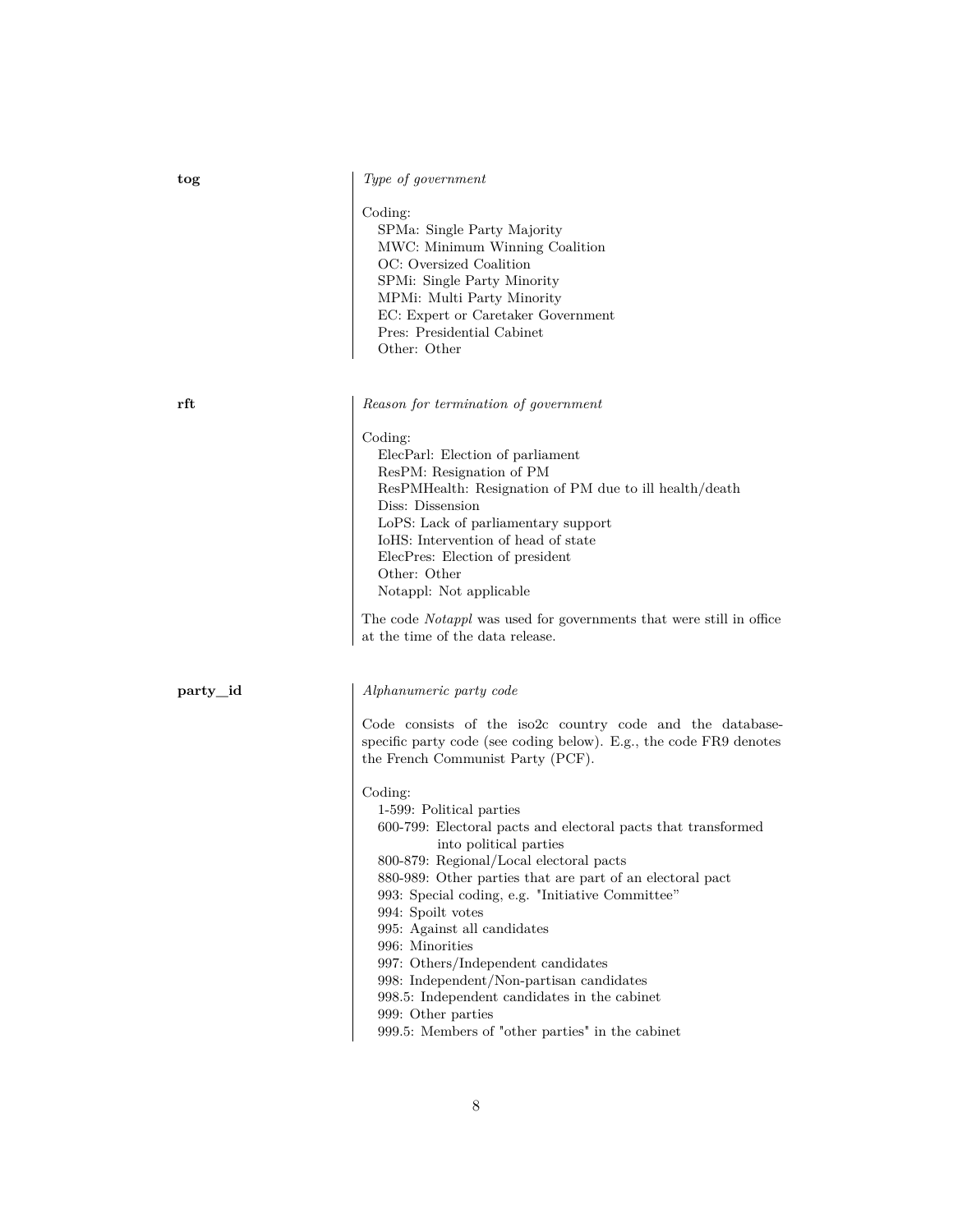<span id="page-8-0"></span>

| $_{\rm{cmp}}$ | Manifesto Project party code                                                                                                                                                                                                                                                                                                                                          |
|---------------|-----------------------------------------------------------------------------------------------------------------------------------------------------------------------------------------------------------------------------------------------------------------------------------------------------------------------------------------------------------------------|
|               | See https://manifesto-project.wzb.eu.                                                                                                                                                                                                                                                                                                                                 |
|               | Use the variables <i>cname_en</i> , <i>edate</i> , and <i>cmp</i> to join this data with<br>the Manifesto Project data.                                                                                                                                                                                                                                               |
| cmp_parfam    | Manifesto Project party family coding                                                                                                                                                                                                                                                                                                                                 |
|               | See $https://manifesto-project.wzb.eu.$                                                                                                                                                                                                                                                                                                                               |
|               | Coding:<br>10: Ecological party<br>20: Socialist party<br>30: Social democratic party<br>40: Liberal party<br>50: Christian democratic party<br>60: Conservative party<br>70: Nationalist party<br>80: Agrarian party<br>90: Ethnic and regional party<br>95: Special issue party<br>98: Electoral Alliances without a dominant party<br>999/NA: Missing information. |
| pinitials     | Party name abbreviation                                                                                                                                                                                                                                                                                                                                               |
| pname_en      | English translation of party name                                                                                                                                                                                                                                                                                                                                     |
| pname_or      | Original party name                                                                                                                                                                                                                                                                                                                                                   |
| pm_party      | Party of Prime Minister                                                                                                                                                                                                                                                                                                                                               |
|               | Binary variable indicating whether the respective party is<br>the party of the head of state.                                                                                                                                                                                                                                                                         |
| gov_party     | Government party                                                                                                                                                                                                                                                                                                                                                      |
|               | Binary variable indicating whether the respective party is a<br>government party.                                                                                                                                                                                                                                                                                     |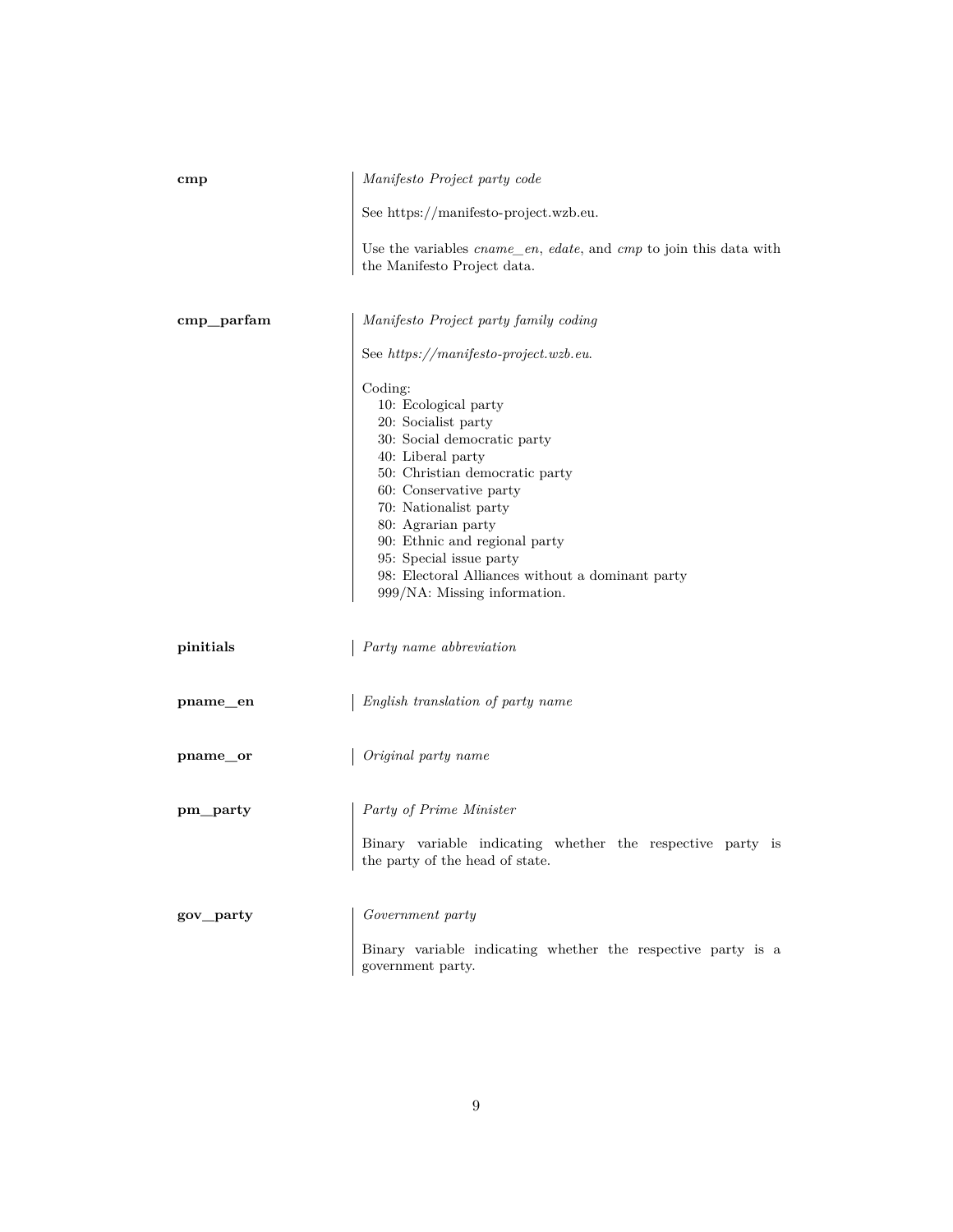| support_party | Supporting party                                                                                                                                                                                                                                                                                                                                                                        |
|---------------|-----------------------------------------------------------------------------------------------------------------------------------------------------------------------------------------------------------------------------------------------------------------------------------------------------------------------------------------------------------------------------------------|
|               | Binary variable indicating whether the respective party is a<br>supporting party that has not officialy signed a coalition agreement.                                                                                                                                                                                                                                                   |
|               | The coding of supporting parties is based on formal support agree-<br>ments if mentioned in the sources. This information is probably<br>incomplete in some countries.                                                                                                                                                                                                                  |
| nmin          | Total of number of ministers per government                                                                                                                                                                                                                                                                                                                                             |
|               | A minister is defined here as a person who acts as the head<br>of a ministry. In principle, all cases are coded as ministerial posts<br>that refer in some way to the fact that the person heads a ministry.<br>If formulations such as "to act as minister of" were used in the<br>sources, it was also assumed that this is a ministerial function in<br>the sense of the definition. |
|               | Our priority lies with identifying the number of ministerial posts<br>for governments immediately after elections to the national lower<br>chambers took place. The data quality of all other cabinets varies<br>across countries and needs to be inspected individually by the user.                                                                                                   |
| nminpp        | Number of ministers per party                                                                                                                                                                                                                                                                                                                                                           |
|               | This variable is always set to missing for Expert or Caretaker Gov-<br>ernments ( $tog = EC$ ) and Presidential Cabinets ( $tog = Pres$ ).                                                                                                                                                                                                                                              |
|               | Our priority lies with identifying the distribution of ministerial posts<br>for governments immediately after elections to the national lower<br>chambers took place. The data quality of all other cabinets varies<br>across countries and needs to be inspected individually by the user.                                                                                             |
|               | If, in the case of single-party governments ( $tog =$ SPMa or $tog =$<br>SPMi), the total number of ministers was documented in the source<br>but the exact party affiliation of the ministers was missing, all posts<br>were assigned to the party of the prime minister.                                                                                                              |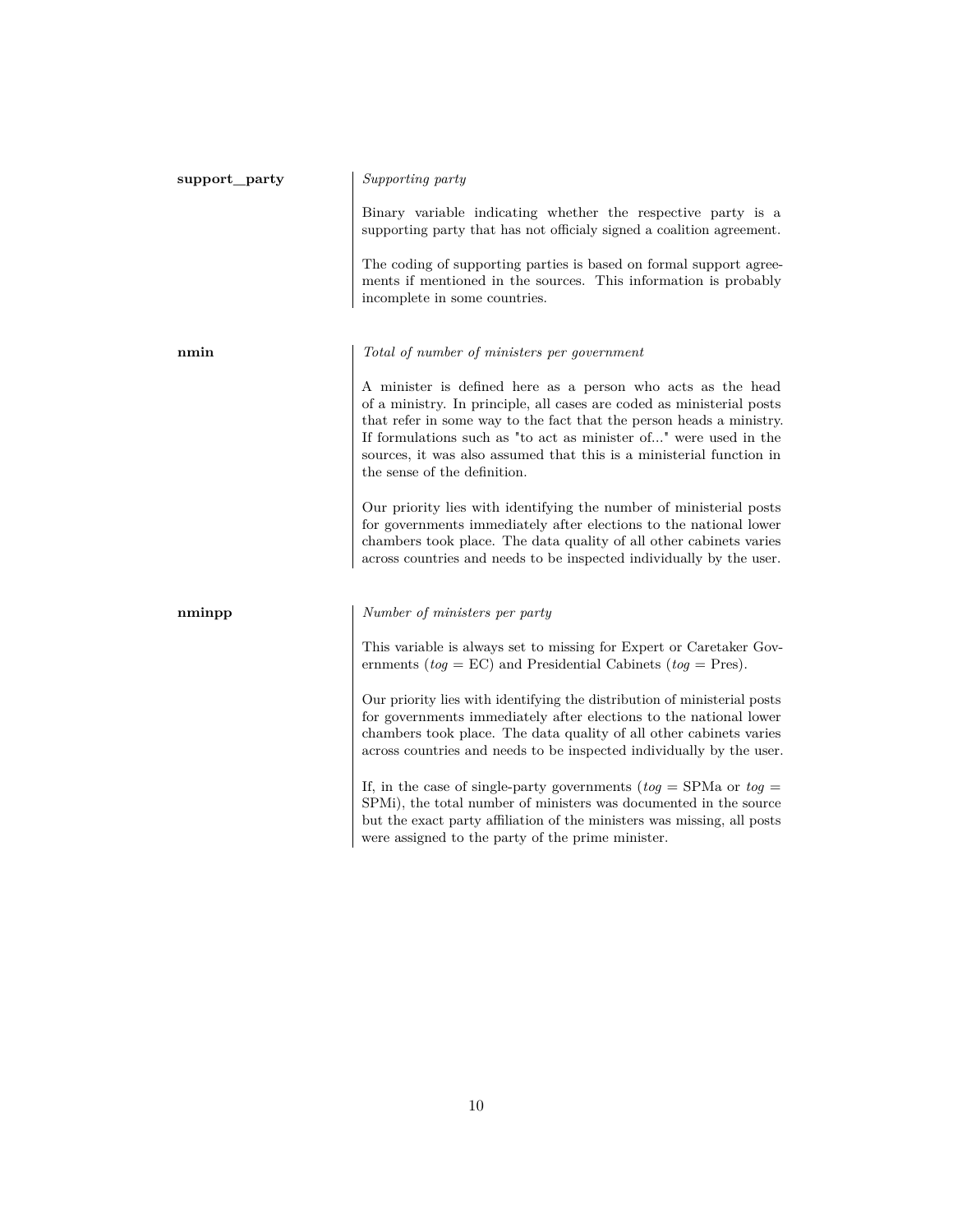**v\_share\_wgt** *Weighted share of votes gained by each party in the national lower chamber*

> Weighted share of votes gained by each party calculated as follows:

> > v\_share ∗ prop + v\_share\_2ndtier ∗ maj,

where *v share* is the vote share gained by proportional vote and *v*\_*share*\_2*ndtier* is the vote share gained by majority vote. *prop* and *maj* denote the corresponding weights defined as the sizes of the corresponding tiers in relation to the absolute number of seats in the national lower house.

> $prop = \text{seats}/\text{total}$  seats  $maj = seats$  2ndtier/total seats

Always set to missing for independent ministers and those who are members of "other parties" (*[party\\_id](#page-7-1)*: 998.5 and 999.5).

See the Codebook "Parliamentary Data" for detailed information on the collection and calculation of political parties' vote and seat shares in the corresponding lower house elections.

<span id="page-10-0"></span>

**estimate** *Estimated election results*

Binary variable indicating whether the number of votes gained by the respective party and the corresponding vote share has been estimated based on the votes gained by an electoral alliance.

Calculated if political parties have been part of an electoral alliance and the seat share of the single parties were known, but not their vote shares. In this case, the vote shares were estimated as follows:

 $(\text{seat}\ \ p/\text{seat}\ \ a) * \text{vote}\ \ a,$ 

where seat\_*p* denotes the seats won by the party in question, seat\_*a* the seats won by the corresponding electoral alliance, and vote\_*a* the votes won by the electoral alliance.

In some cases, two or more political parties presented joint lists in single districts (e.g., Belgium 1946-58 or Norway 1949-1981). Here, the votes of the joint lists were distributed to the individual parties according to their total vote share in the respective election.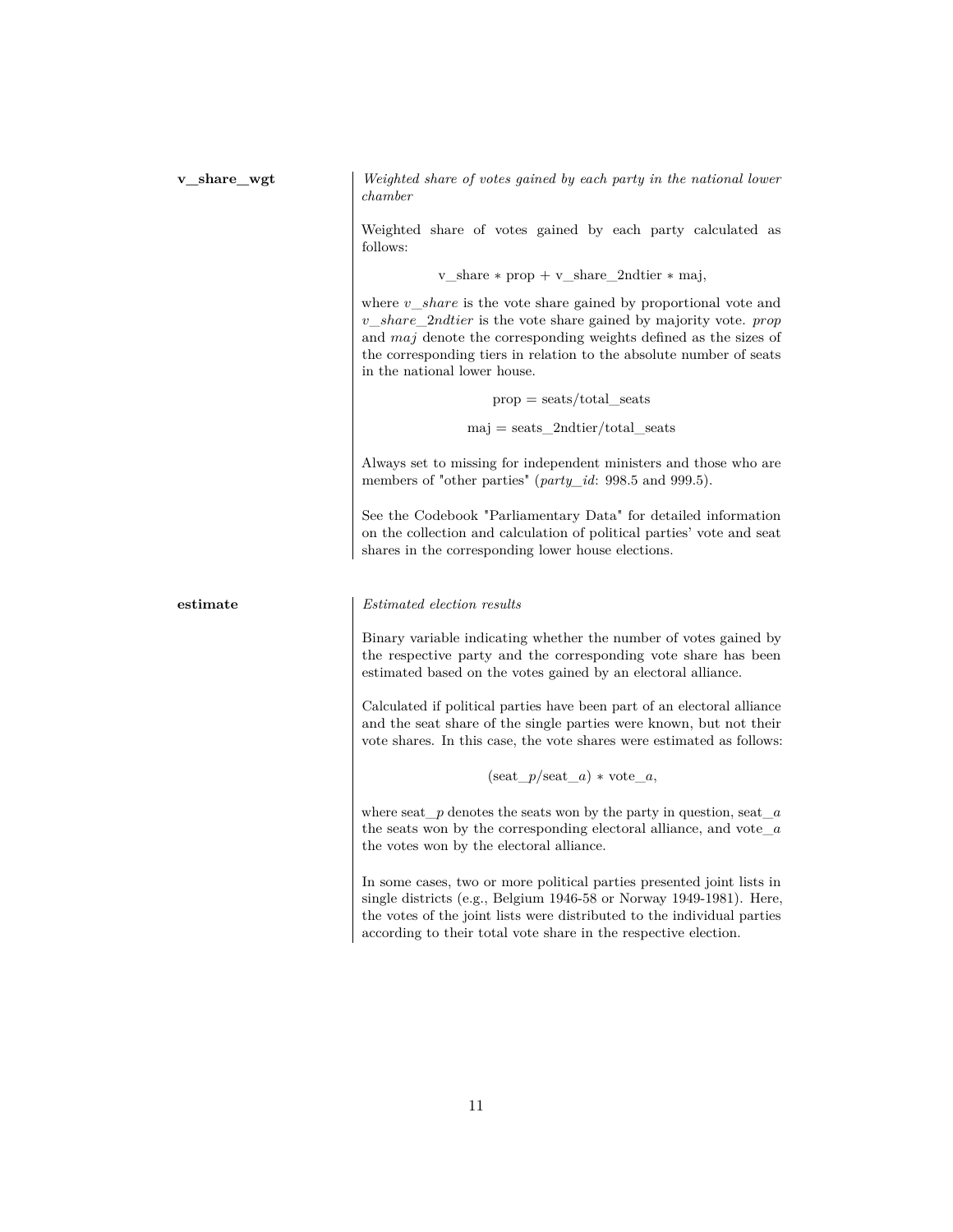<span id="page-11-0"></span>

| s_share                              | Share of seats gained by each party in the national lower chamber                                                                                                                                                                                                                                                                                                                                                                                                                |
|--------------------------------------|----------------------------------------------------------------------------------------------------------------------------------------------------------------------------------------------------------------------------------------------------------------------------------------------------------------------------------------------------------------------------------------------------------------------------------------------------------------------------------|
|                                      | Variable includes seats won in all tiers in the case of seg-<br>mented electoral systems. Always set to missing for independent<br>ministers and those who are members of "other parties" ( $party\_id$ :<br>998.5 and 999.5).                                                                                                                                                                                                                                                   |
| share_remark                         | Remark on missing vote and seat shares                                                                                                                                                                                                                                                                                                                                                                                                                                           |
|                                      | Gives a brief explanation for missing vote and seat shares of<br>governing parties. Reasons include memberships in electoral<br>alliances, combined lists, the founding of new parties or insufficient<br>information in the sources.                                                                                                                                                                                                                                            |
| gov_seat                             | Total seat share of government parties                                                                                                                                                                                                                                                                                                                                                                                                                                           |
|                                      | This variable is always set to missing for Expert or Caretaker Gov-<br>ernments ( $tog = EC$ ) and Presidential Cabinets ( $tog = Pres$ ).                                                                                                                                                                                                                                                                                                                                       |
| gov_seat_remark                      | Remark on gov seat                                                                                                                                                                                                                                                                                                                                                                                                                                                               |
|                                      | In some cases, <i>gov_seat</i> does not equal the sum of the seat shares of<br>the single governing parties. For example, the variable was adjusted<br>in the event of splits or mergers of existing government parties and<br>resulting changes in the distribution of seats. In addition, in a few<br>cases gov_seat contradicts the documented type of government (tog)<br>because our sources do not provide sufficient information on the<br>composition of the government. |
|                                      | The variable <i>gov_seat_remark</i> comments such special cases and the<br>corresponding adjustments.                                                                                                                                                                                                                                                                                                                                                                            |
| ngovparties                          | Number of government parties                                                                                                                                                                                                                                                                                                                                                                                                                                                     |
|                                      | This variable is always set to missing for Expert or Caretaker Gov-<br>ernments ( $tog = EC$ ) and Presidential Cabinets ( $tog = Pres$ ).                                                                                                                                                                                                                                                                                                                                       |
| $\operatorname{ngovparties\_remark}$ | Remark on number of government parties                                                                                                                                                                                                                                                                                                                                                                                                                                           |
|                                      | In some cases, the documented number of parties that form a gov-<br>ernment does not correspond to the listed type of government. The<br>reasons for these discrepancies are briefly explicated.                                                                                                                                                                                                                                                                                 |
|                                      | In most cases, such discrepancies result from the circumstance that<br>an electoral alliance is listed as a government party that consists of<br>multiple single parties actually forming the government.                                                                                                                                                                                                                                                                        |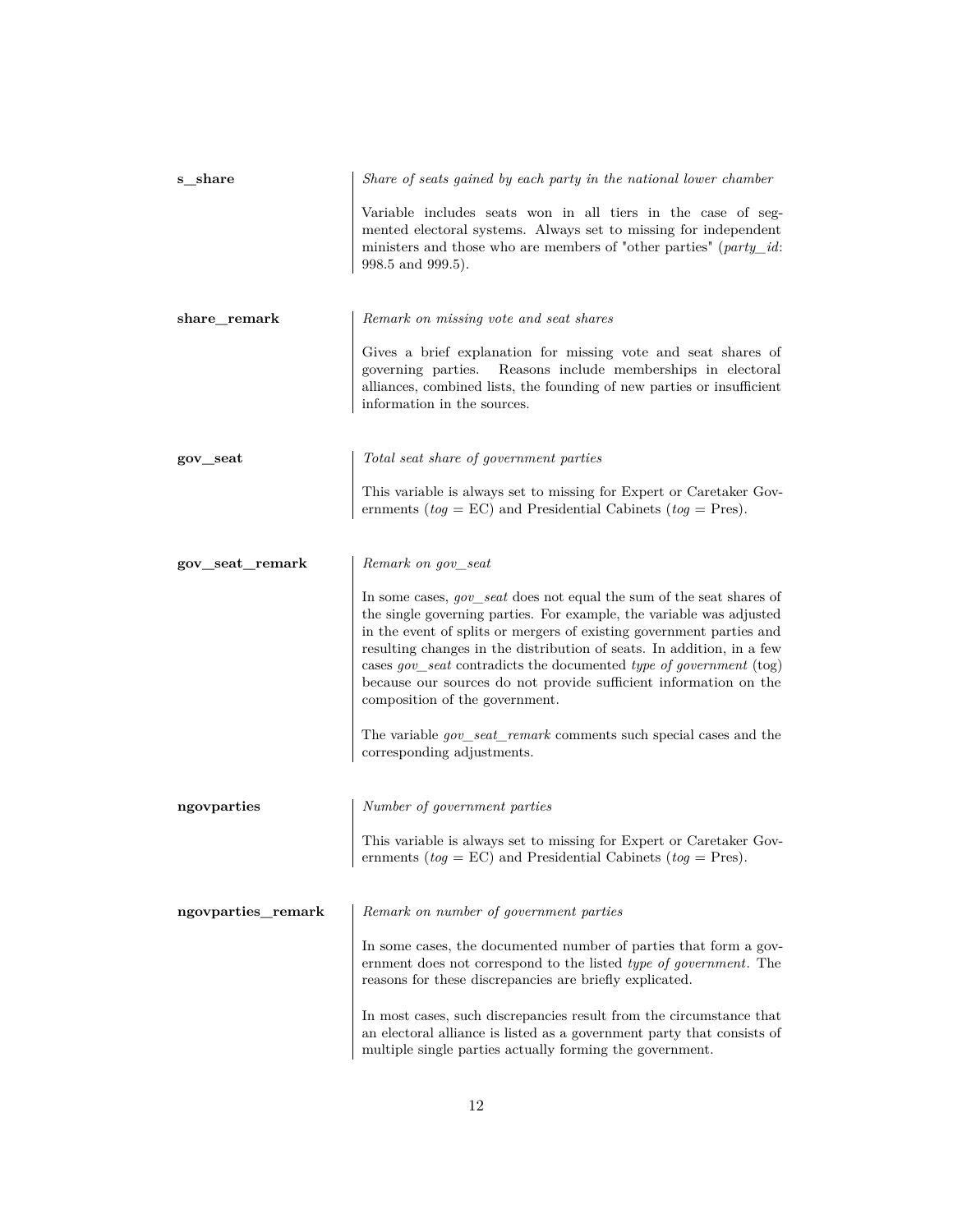<span id="page-12-0"></span>

| region       | Region of country                                                   |
|--------------|---------------------------------------------------------------------|
|              | Regions as defined in the World Bank Development Indica-<br>tors.   |
| continent    | Continent of country                                                |
|              | Continents as defined in the World Bank Development Indi-<br>cators |
| eu_member    | Membership European Union                                           |
| $eu\_east$   | East European member of the European Union                          |
| eu since     | Year of entry in European Union                                     |
| eu exit      | Year of withdrawal from the European Union                          |
| oecd         | Membership OECD                                                     |
| $o$ ecd $23$ | Membership OECD-23                                                  |
| oecd_since   | Year of entry in OECD                                               |